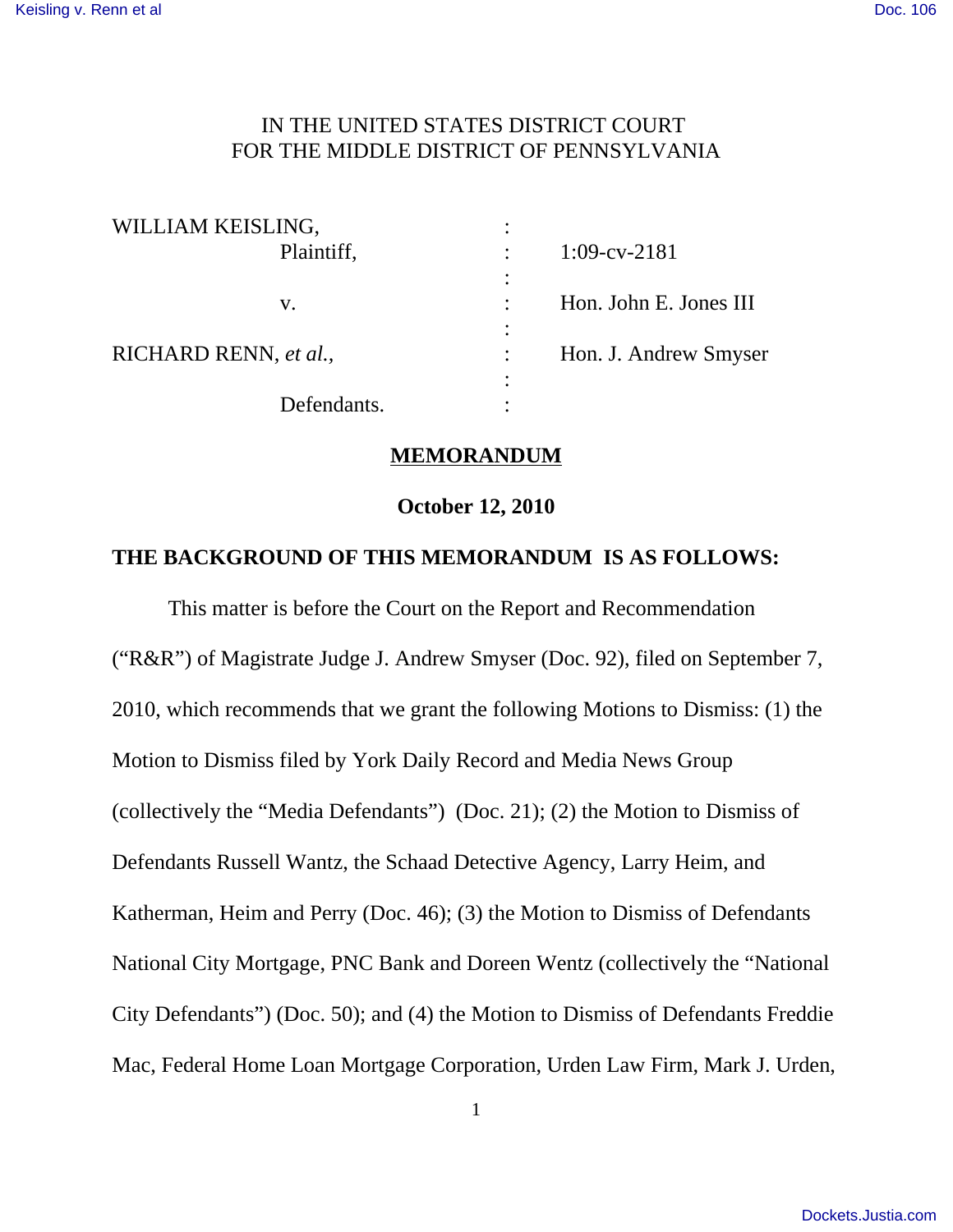Alan M. Minato and Louis A. Simoni (collectively the "Freddie Mac Defendants"). (Doc. 53).

Plaintiff filed objections to the R&R on September 21, 2010. (Doc. 54). The Media Defendants and the National City Defendants interposed briefs in opposition to the Plaintiff's Objections. (Docs.102 and 104). Accordingly, this matter is ripe for disposition. For the reasons set forth below, we shall adopt the R&R in its entirety, grant the above-referenced Motions to Dismiss and and direct the Clerk to close this case.

#### **I. STANDARDS OF REVIEW**

## **A. Review of Report and Recommendation**

When objections are filed to the report of a magistrate judge, the district court makes a *de novo* determination of those portions of the report or specified proposed findings or recommendations to which objections are made. 28 U.S.C.  $\S$  636(b)(1); *United States v. Raddatz*, 447 U.S. 667, 674-75 (1980). The court may accept, reject, or modify, in whole or in part, the magistrate judge's findings or recommendations. *Id.* Although the standard of review is *de novo*, 28 U.S.C. § 636(b)(1) permits whatever reliance the district court, in the exercise of sound discretion, chooses to place on a magistrate judge's proposed findings and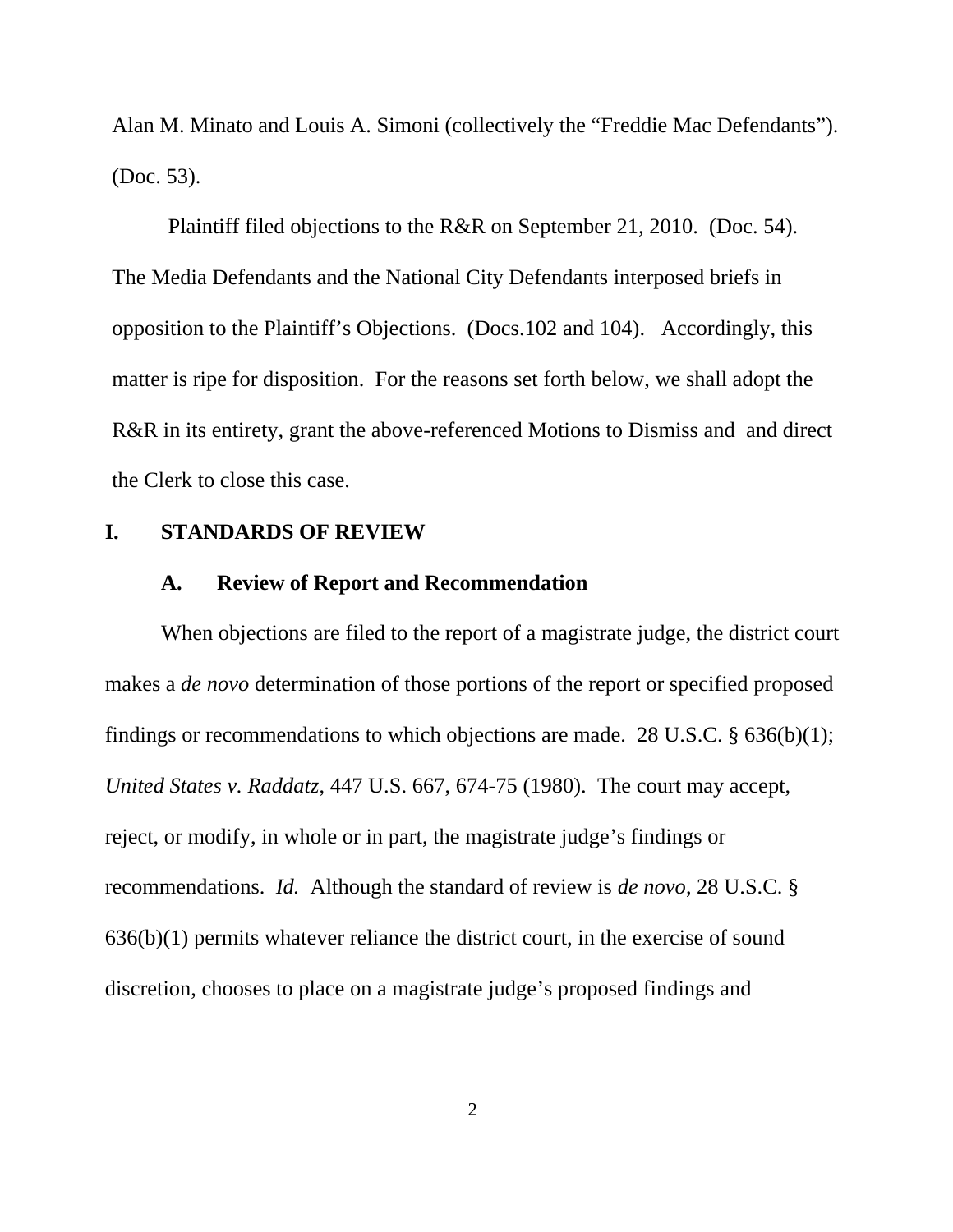recommendations. *Raddatz*, 447 U.S. at 674-75; *see also Mathews v. Weber*, 423 U.S. 261, 275 (1976); *Goney v. Clark*, 749 F.2d 5, 7 (3d Cir. 1984).

#### **B. Motion to Dismiss**

In considering a motion to dismiss pursuant to Rule 12(b)(6), courts "accept all factual allegations as true, construe the complaint in the light most favorable to the plaintiff, and determine whether, under any reasonable reading of the complaint, the plaintiff may be entitled to relief." *Phillips v. County of Allegheny*, 515 F.3d 224, 231 (3d Cir. 2008) (quoting *Pinker v. Roche Holdings, Ltd.*, 292 F.3d 361, 374 n.7 (3d Cir. 2002)). In resolving a motion to dismiss pursuant to Rule 12(b)(6), a court generally should consider only the allegations in the complaint, as well as "documents that are attached to or submitted with the complaint, . . . and any matters incorporated by reference or integral to the claim, items subject to judicial notice, matters of public record, orders, [and] items appearing in the record of the case." *Buck v. Hampton Twp. Sch. Dist.*, 452 F.3d 256, 260 (3d Cir. 2006).

A Rule 12(b)(6) motion tests the sufficiency of the complaint against the pleading requirements of Rule 8(a). Rule 8(a)(2) requires that a complaint contain a short and plain statement of the claim showing that the pleader is entitled to relief, "in order to give the defendant fair notice of what the claim is and the grounds upon which it rests. *Bell Atl. Corp. v. Twombly*, 550 U.S. 544, 555 (2007) (quoting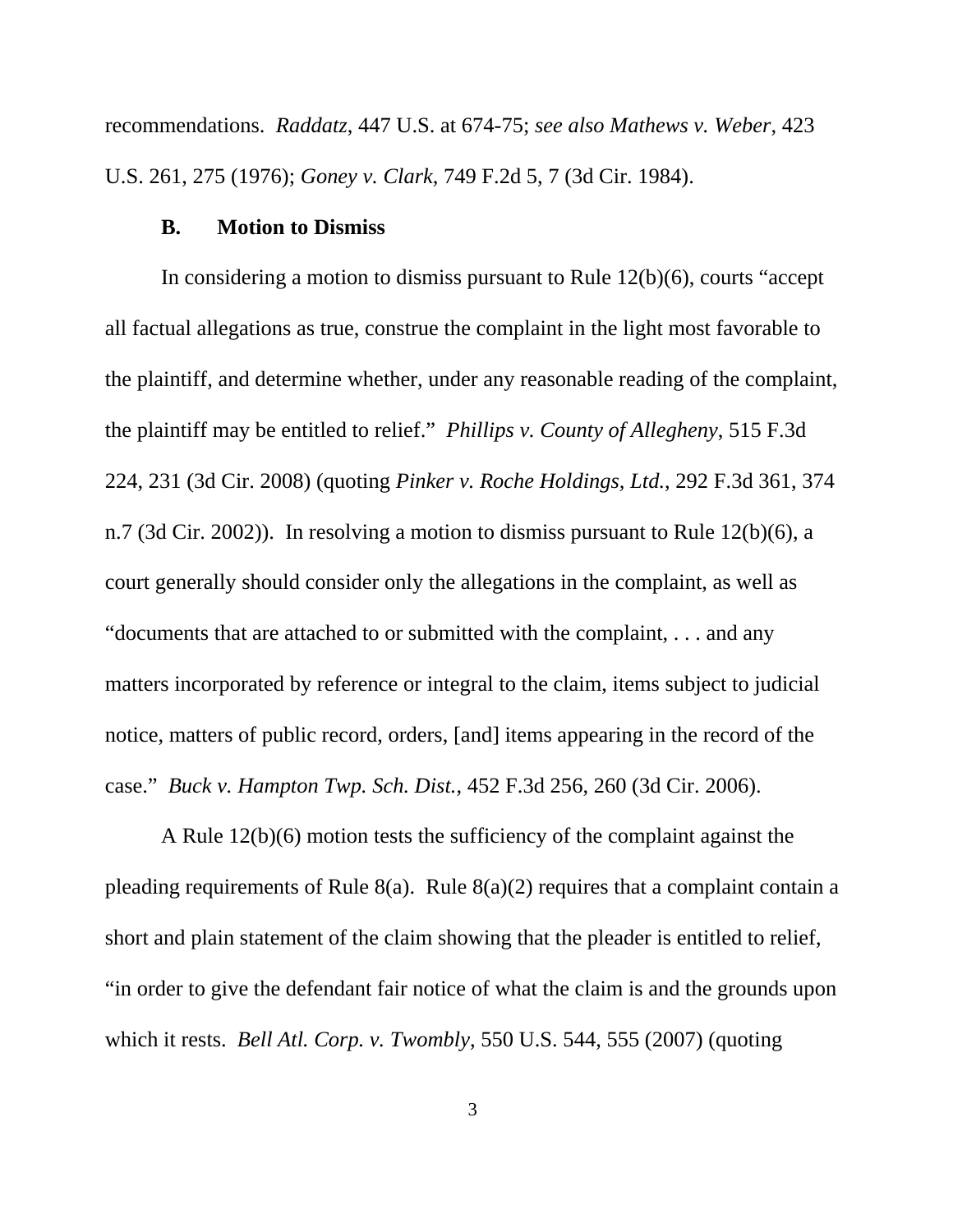*Conley v. Gibson*, 355 U.S. 41, 47 (1957)). While a complaint attacked by a Rule 12(b)(6) motion to dismiss need not contain detailed factual allegations, it must contain "sufficient factual matter, accepted as true, to 'state claim to relief that is plausible on its face.'" *Ashcroft v. Iqbal*, --- U.S. ---, ---, 129 S. Ct. 1937, 1949 (2009). To survive a motion to dismiss, a civil plaintiff must allege facts that 'raise a right to relief above the speculative level. . . ." *Victaulic Co. v. Tieman*, 499 F.3d 227, 235 (3d Cir. 2007) (quoting *Twombly*, 550 U.S. at 555). Accordingly, to satisfy the plausibility standard, the complaint must indicate that defendant's liability is more than "a sheer possibility." *Iqbal*, 120 S.Ct. At 1949. "Where a complaint pleads facts that are 'merely consistent with' a defendant's liability, it 'stops short of the line between possibility and plausibility of entitlement to relief.'" *Id.* (quoting *Twombly*, 550 U.S. at 557).

Under the two-pronged approach articulated in *Twombly* and later formalized in *Iqbal*, a district court must first identify all factual allegations that constitute nothing more than "legal conclusions" or "naked assertions." *Twombly*, 550 U.S. at 555, 557. Such allegations are "not entitled to the assumption of truth" and must be disregarded for purposes of resolving a 12(b)(6) motion to dismiss. *Iqbal*, 129 S.Ct. at 1950. Next, the district court must identify "the 'nub' of the . . . complaint – the well-pleaded, nonconclusory factual allegation[s]." *Id.* Taking these allegations as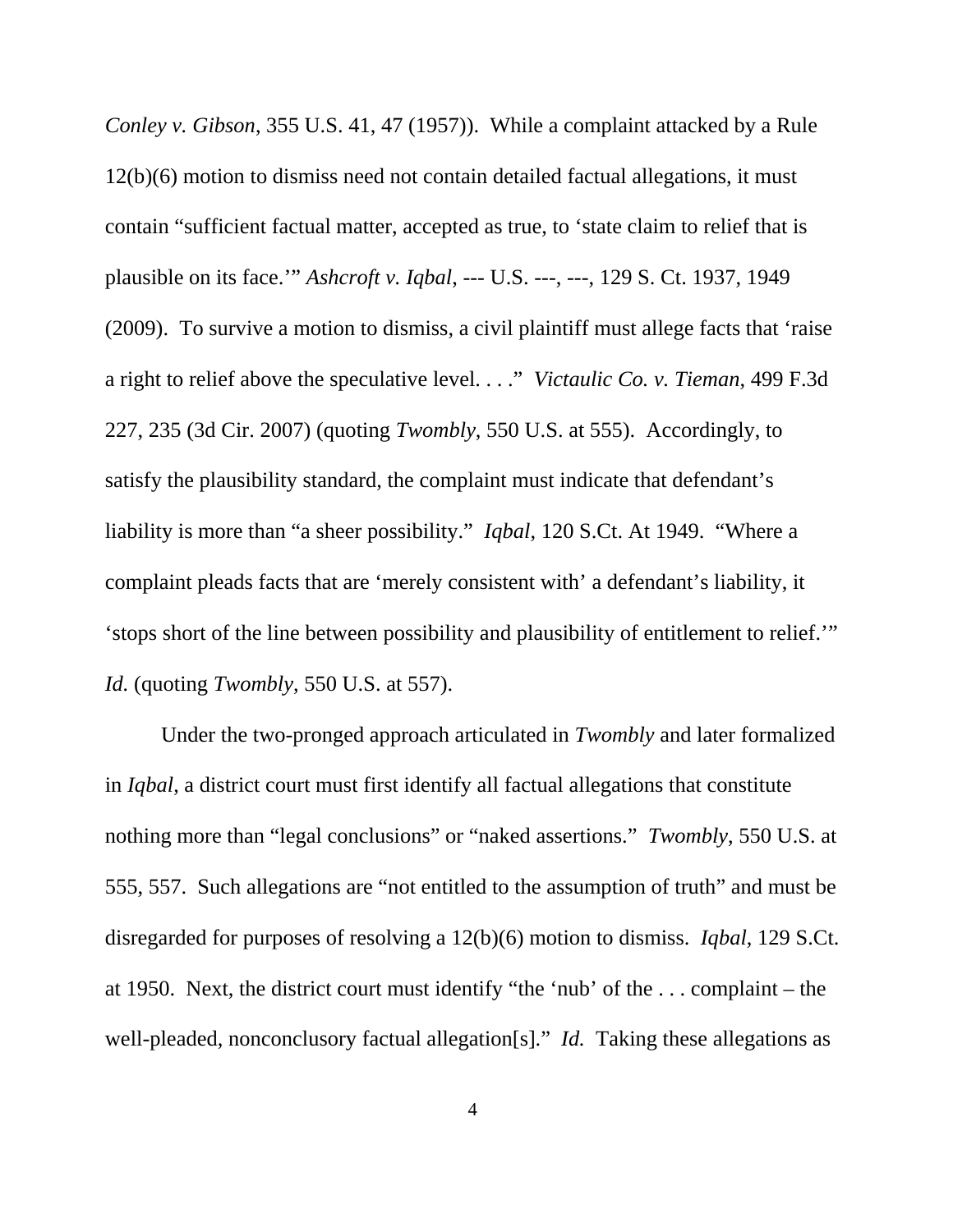true, the district judge must then determine whether the complaint states a plausible claim for relief. *See id.*

However, "a complaint may not be dismissed merely because it appears unlikely that the plaintiff can prove those facts or will ultimately prevail on the merits." *Phillips*, 515 F.3d at 231 (citing *Twombly*, 127 S.Ct. 1964-65, 1969 n.8). Rule 8 "does not impose a probability requirement at the pleading stage, but instead simply calls for enough facts to raise a reasonable expectation that discovery will reveal evidence of the necessary element." *Id.* at 234.

## **II. PROCEDURAL AND FACTUAL BACKGROUND**

Plaintiff William Keisling ("Plaintiff" or "Keisling") filed this civil action, *pro se*, on November 6, 2009. (Doc. 1). On December 23, 2009, Plaintiff filed an Amended Complaint. (Doc. 13).

Plaintiff, is a self-proclaimed "professional writer of books." (Doc. 13, ¶ 11). Plaintiff's works "involve vital issues of public interest, including matters of government corruption and other topics of compelling public concern." (*Id.*). Plaintiff alleges that "[f]or more than a decade [he] has been engaged in researching and documenting unaddressed allegations of systemic corruption in and around York County and its courthouse, and the methods by which this unchecked systemic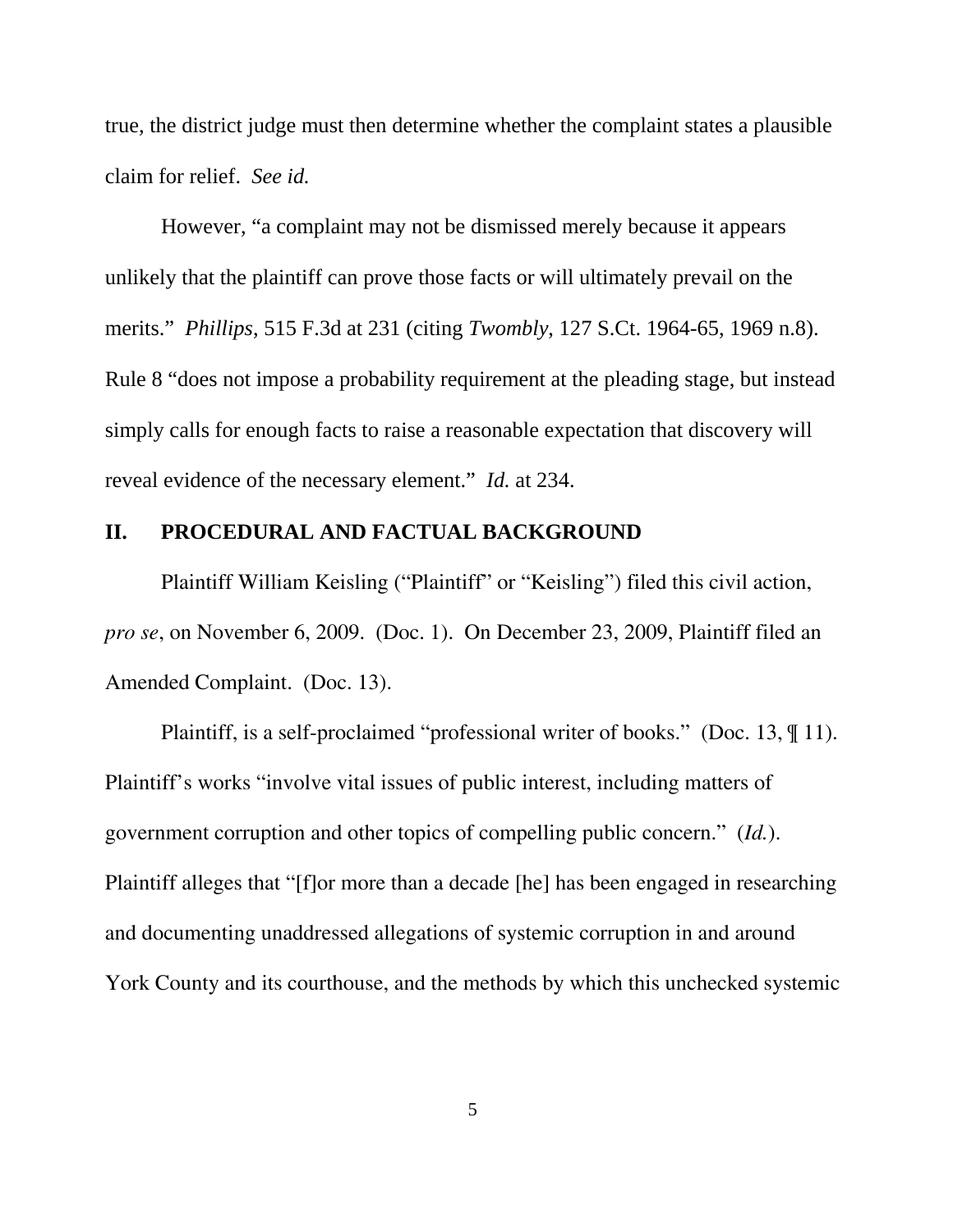corruption has grown to threaten the safety of the children, and citizens, of York County." (Doc. 13, ¶ 12).

The remaining Defendants<sup>1</sup> named in the Amended Complaint are as follows: The *York Daily Record*, a newspaper; MediaNews Group ("MediaNews"), the owner of the *York Daily Record*; the Schaad Detective Agency; Russell Wantz ("Wantz"), the owner of the Schaad Detective Agency; L.C. "Larry" Heim, an attorney; Katherman, Heim and Perry, a law firm; National City Mortgage Company; Freddie Mac; Doreen Wentz, identified as an agent for National City Mortgage Company and Freddie Mac; PNC Bank; Federal Home Loan Mortgage Corp.; Mark J. Urden, an attorney; the Urden Law Firm; Louis A. Simoni, an attorney; Alan M. Minato, an attorney; and John Doe(s).

The Amended Complaint, a fairly massive pleading that spans 56 pages and contains 277 paragraphs alleges that Plaintiff has been a victim of "insider justice" and retaliation at the hands of judges and officials in York County and in the Pennsylvania appellate courts as a result of the books that he has written and Plaintiff's refusal to "play ball" with "this corrupt system." (Doc. 13, Plaintiff

<sup>&</sup>lt;sup>1</sup> By Memorandum and Order dated May 12, 2010 (Doc. 75), we adopted Magistrate Judge Smyser's March 9, 2010 R&R (Doc. 45) and granted the motions to dismiss of Defendants York County Judicial District Court, Richard Renn, John S. Kennedy, Sheryl Ann Dorney, Maria Musti Cook, J. Robert Chuk, Ronald Castille, the Supreme Court of Pennsylvania, County of York, Pamela S. Lee and Rick Lee.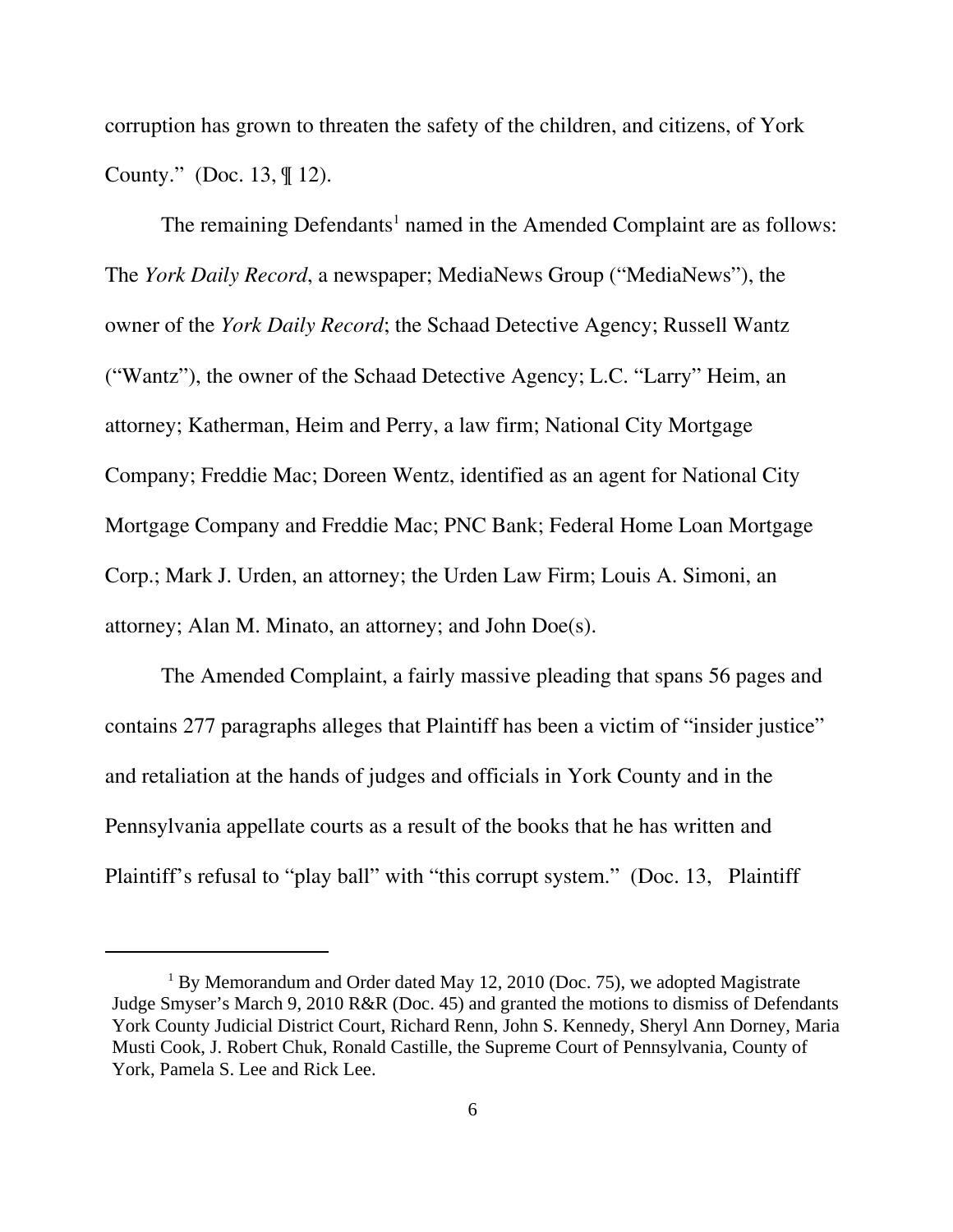brings this lawsuit pursuant to 42 U.S.C. § 1983, alleging that the Defendants violated his rights under the First Amendment, "namely his rights to petition for a redress of grievances, and his rights to free and protected speech." (Doc. 13, ¶ 5). Defendants also allegedly violated Plaintiff's Fourteenth Amendment Rights to substantive and procedural due process.

Plaintiff alleges that there is a conspiratorial relationship amongst the Judges of the York County Court of Common Pleas, the York County Court of Common Pleas, the Administrator of the York County Court of Common Pleas, the Chief Justice of the Supreme Court of Pennsylvania, media reporters, county detectives, private detectives, attorneys, financial institutions and other persons to harm the Plaintiff and to violate his federally-protected rights. The alleged harm involves, *inter alia*, a mortgage foreclosure action against the Plaintiff, the loss of custody of his daughter, and a defamation action against him. $<sup>2</sup>$ </sup>

### **III. DISCUSSION**

As noted above, Magistrate Judge Smyser recommends that we grant the Motions to Dismiss of all of the remaining Defendants and that this matter be closed. Plaintiff's objections to the recommendations of Magistrate Judge Smyser

 $2$  We shall not endeavor to provide an exhaustive factual summary herein, inasmuch as Magistrate Judge Smyser aptly undertook this herculean task in his R&R of March 9, 2010. (Doc. 45). Accordingly, we shall refer the parties and the reader to pages 3 to 14 of the R&R for the pertinent factual allegations in this matter and incorporate it herein by reference.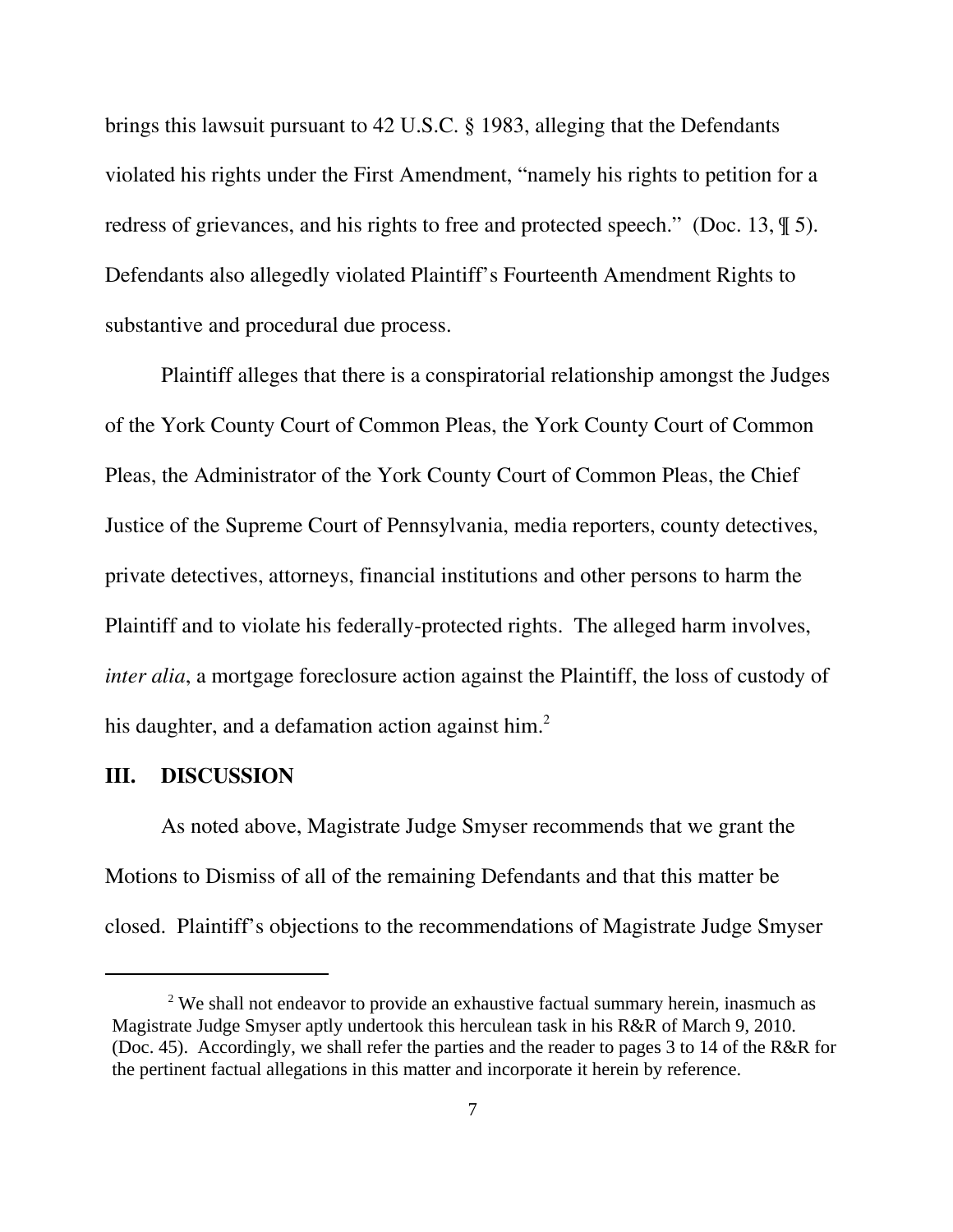can be divided into three separate areas. First, the Plaintiff argues is that the Motions should be denied and he should be given the opportunity to engage in discovery to mete out the factual allegations contained in the Amended Complaint. Second, the Plaintiff argues that he is being treated unfairly by both Magistrate Judge Smyser and the undersigned. Third, Plaintiff makes several specific objections to the R&R, which shall be discussed *in seriatim* below.

However, prior to discussing the Plaintiff's specific objections, we shall briefly address his general objections. We recognize Plaintiff's desire to conduct discovery to mete out the factual basis of his claims, however, what Plaintiff does not recognize is that Fed. R. Civ. P. 12(b)(6) requires that the complaint must contain sufficient factual allegations to state a claim upon which relief can be granted. For the reasons stated in the R&R and those that follow, Plaintiff has not met this burden, thus, he is not entitled conduct discovery in this matter. To do so is, quite simply, to impermissibly put the proverbial cart before the horse.

Next, Plaintiff alleges that he is being treated unfairly by Magistrate Judge Smyser and by this Court. Unfortunately it seems that Plaintiff has construed decisions of this Court that do not benefit him to be part of a pattern of conspiratorial personal attacks against him. That is patent nonsense. The Court has applied the same fair judgment to this case as it does to every case, and Plaintiff's

8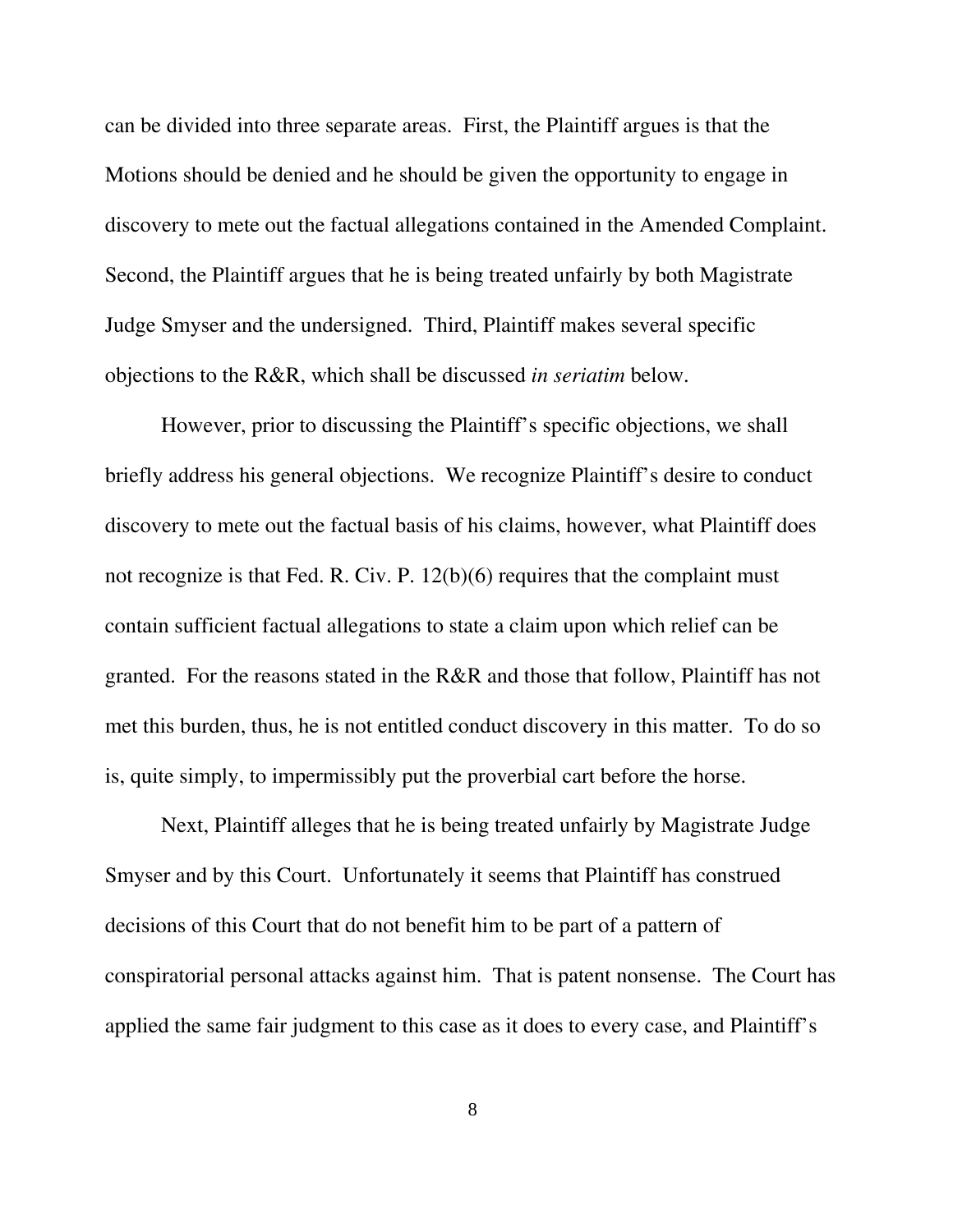allegation to the contrary is baseless.We do not know Plaintiff. We harbor no animus towards him, and have decided this case without favor or bias notwithstanding Plaintiff's persistent belief that any adverse judicial decision is part of a global conspiracy aimed at depriving him of his rights.

Now we shall turn to an analysis of the Plaintiff's specific objections.

#### **A. Motion to Dismiss of Media Defendants**

Magistrate Judge Smyser recommends that this action be dismissed against the Media Defendants because neither MediaNews Group or the *York Daily Record* are state actors, and the requirement that a defendant act under color of state law is essential in order to establish a claim under 42 U.S.C. § 1983. *See Adickes v. S.H. Kress & Co.*, 398 U.S. 144, 150 (1970).

Plaintiff alleges in this Amended Complaint, and persists with the same argument in his objections, that the Media Defendants act under color of state law because they are published under a joint operating agreement with the United States Justice Department which operates as a waiver from the Clayton and Sherman Antitrust Acts. (A.C. ¶ 182; Doc. 96, p. 10). This misses the marke entirely. As accurately noted by Magistrate Judge Smyser, the joint operating agreement alluded to by Plaintiff refers to a joint operating agreement under the Newspaper Preservation Act, 15 U.S.C. § 1801, *et seq*. The purpose of this act is to "preserve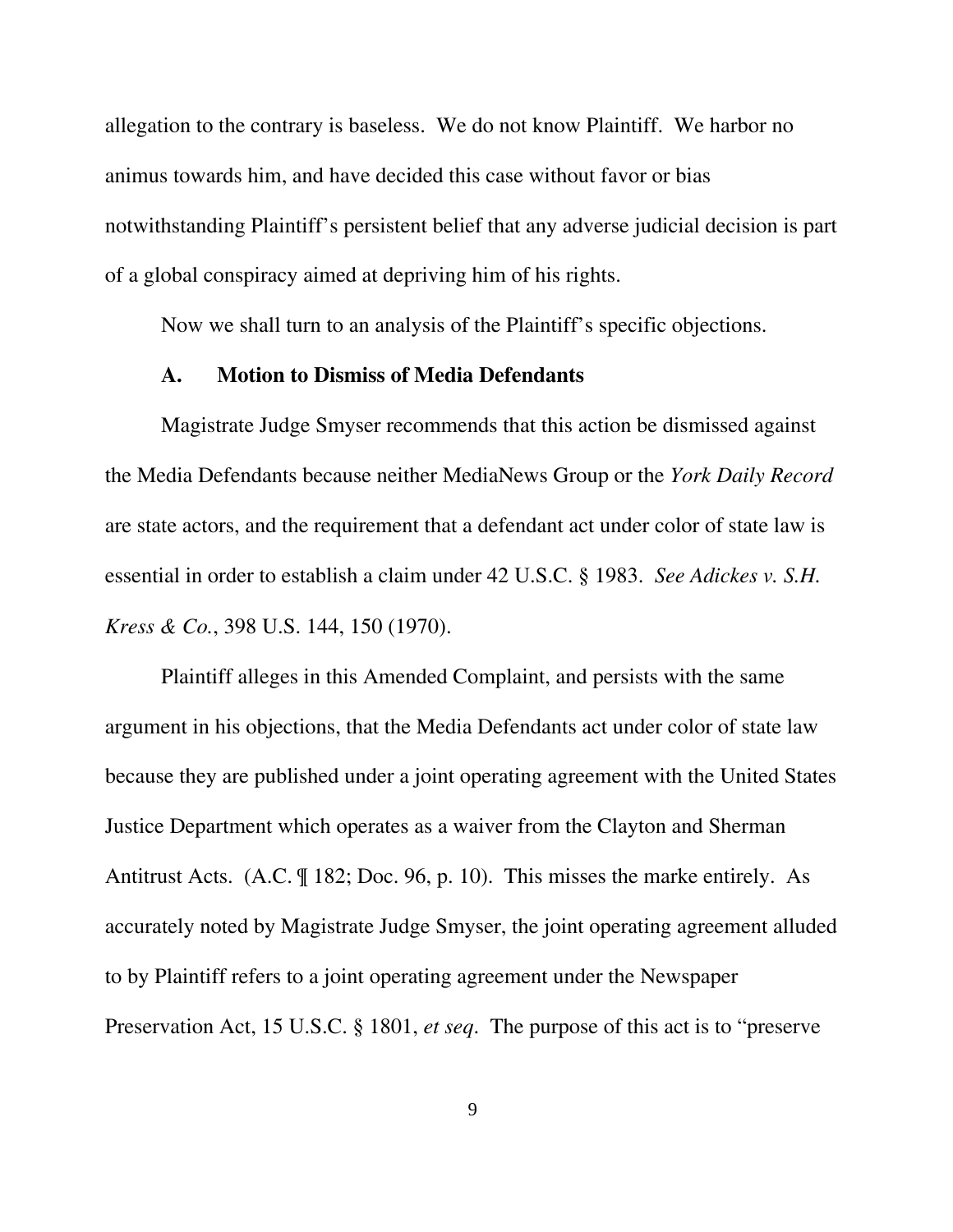editorial voices in a given market and assist financially distressed newspapers," thus, "Congress encouraged the formation of [joint operating agreements] by giving them a limited exception to the antitrust laws." *Salt Lake Tribune Pub. Co., LLC v. AT&T Corp.*, 320 F. 3d 1081, 1086 n. 3 (10th Cir. 2003).

Despite Plaintiff's argument to the contrary, there is absolutely no authority for the position that the joint operating agreement under which the Media Defendants operate makes them state actors. In fact, there is authority to the contrary. *See America's Best Cinema Corp. v. Fort Wayne Newspapers, Inc.*, 347 F. Supp. 328, 335 (N.D. In. 1972)(concluding the actions of newspapers did not constitute state action within the meaning of 42 U.S.C. § 1983 even though newspapers were operating under a joint operating agreement under the Newspaper Preservation Act).

In sum, Plaintiff cannot state a section 1983 claim because the Media Defendants are not state actors. Accordingly, we shall overrule the Plaintiff's objection adopt the Magistrate Judge's recommendation with regards to the Media Defendants Motion to Dismiss.

# **B. Motion to Dismiss of Wantz, Schaad Detective Agency, Heim and Katherman, Heim and Perry**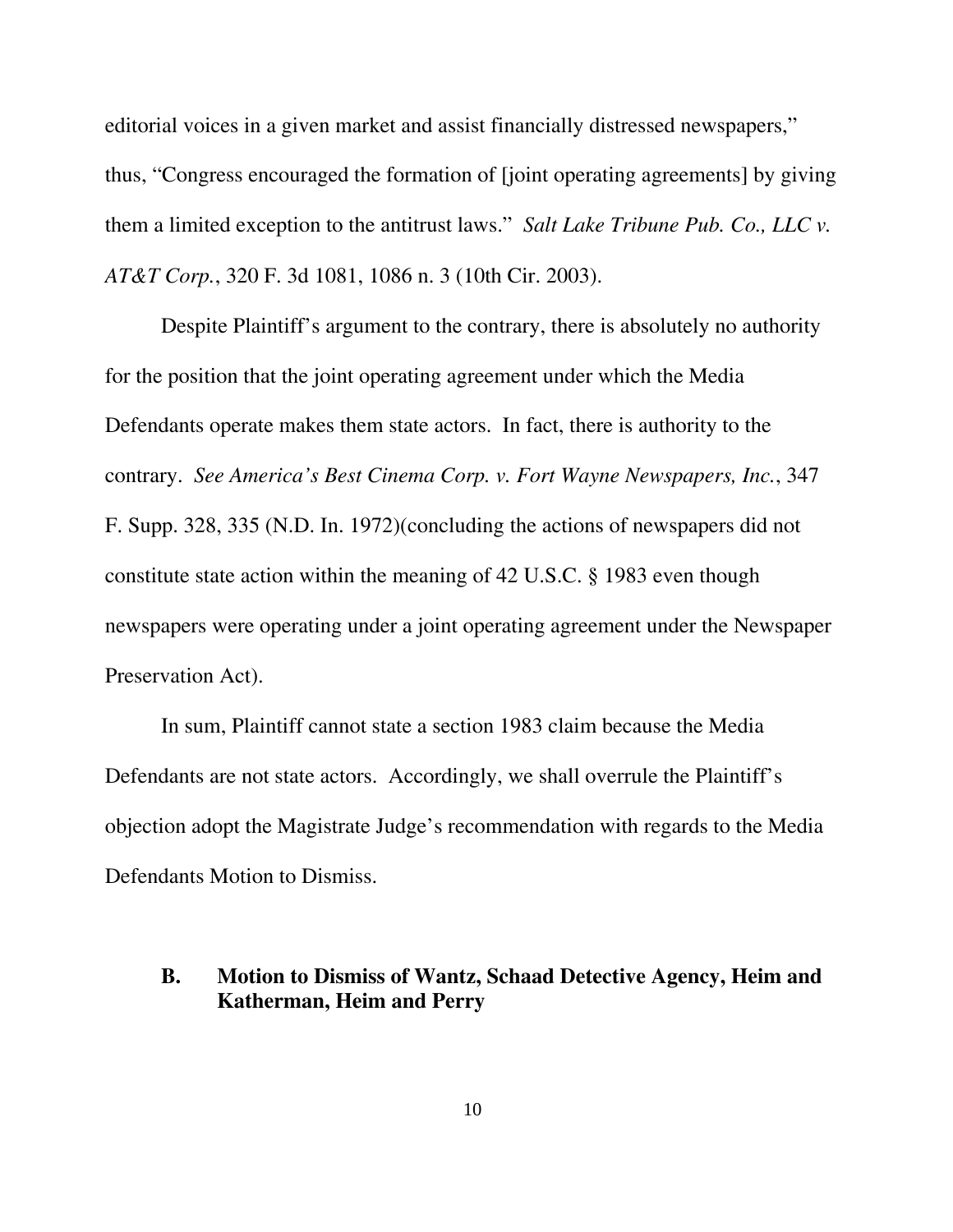Magistrate Judge Smyser also recommends that the Motion to Dismiss of Defendants Wantz, Schaad Detective Agency, Heim and Katherman, Heim and Perry be granted because he concludes they are not state actors. We fully agree with Magistrate Judge Smyser.

Plaintiff alleges that these Defendants conspired to violated his constitutional rights in connection with a defamation action against him. He alleges that these individuals and entities conspired with the judicial defendants (that have already been dismissed from this action) in retaliation against Plaintiff for his writings and speech about the alleged corruption in York County. Magistrate Judge Smyser concludes that under no plausible reading of the Amended Complaint can these Defendants be found to have acted under color of state law, because they are all private entities.

Within his objections, Plaintiff argues that the following allegations establish that the moving Defendants are state actors: "Wantz is a York County, PA courthouse public security contractor who was arrested for sex offenses; and that his attorney, Larry Heim, has similarly boasted of sex offenses involving minors and other York County attorneys and has boasted that he will use his court connections to harm Plaintiff, and that the judge assigned to Messrs Wantz and Heim's 'defamation' case against Plaintiff is a biased judge whose campaign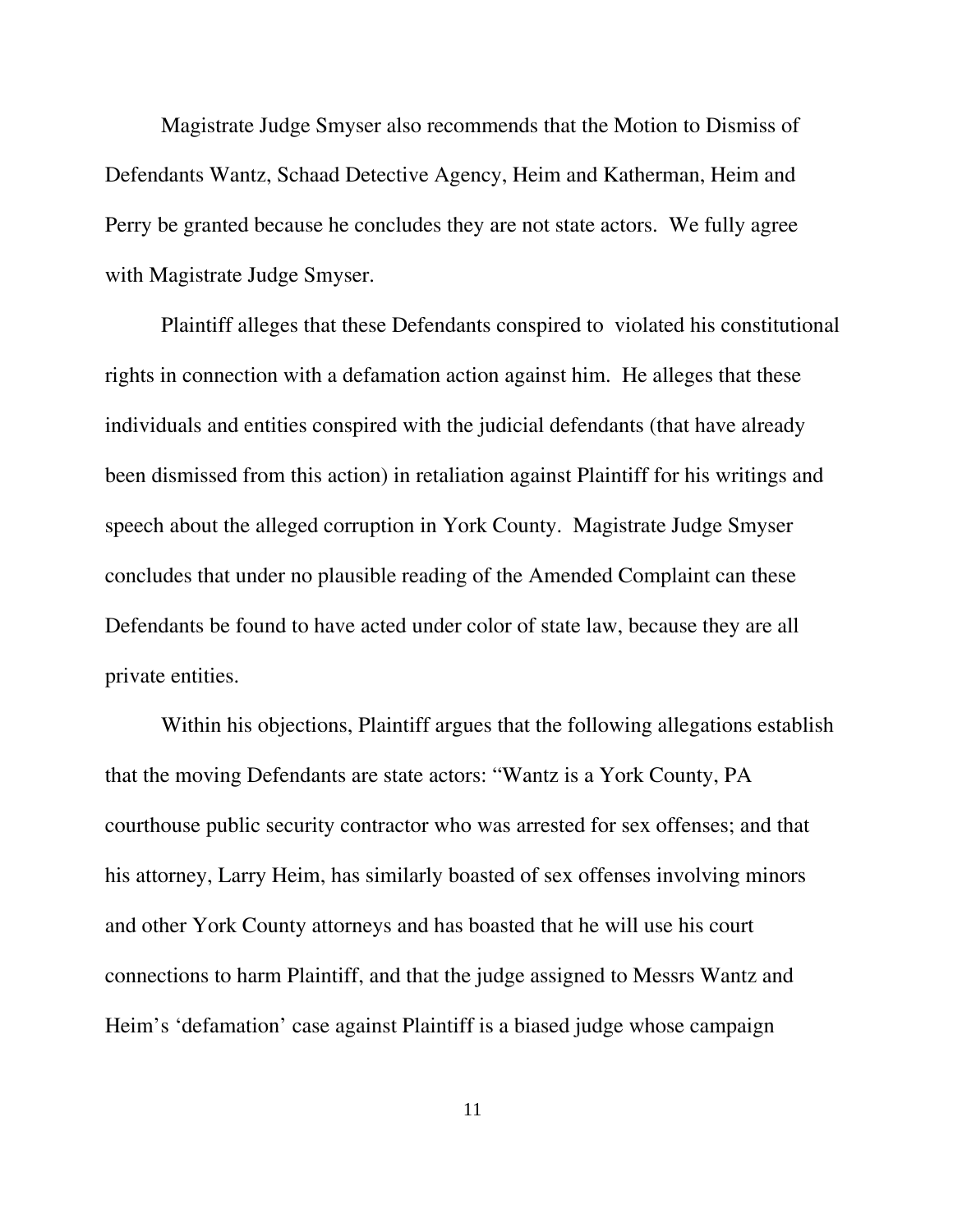manager was Larry Heim's law partner . . ." (Doc. 96, p. 12). Even under the broadest reading of these facts, it is evident that these Defendants are not state actors. Thus, Plaintiff simply cannot proceed with a section 1983 claim against them. Thus, we shall grant their motion and dismiss the Amended Complaint as against them.

# **C. Motions to Dismiss of Bank Defendants**

Magistrate Judge Smyser recommends that the National City Defendants must be dismissed from this action pursuant to the *Rooker-Feldman* doctrine. Magistrate Judge Smyser also reasons that the National City Defendants must be dismissed from this action because they are not state actors. The Plaintiff interposes an objection to the Magistrate Judge's *Rooker*-*Feldman* analysis, arguing that the doctrine does not apply here.

In our view, we do not need to reach the issue of whether *Rooker-Feldman* bars the instant action against the National City Defendants because it is evident to the Court that Plaintiff cannot maintain this section 1983 suit against them because they are not state actors, nor are they individuals. *See* 42 U.S.C. § 1983 (actions brought pursuant to this statute may only be brought against *individuals*, not entities). The same analysis applies to the Freddie Mac Defendants, none of which are individual state actors. *See Humphreys v. Nager*, 962 F. Supp. 347, 351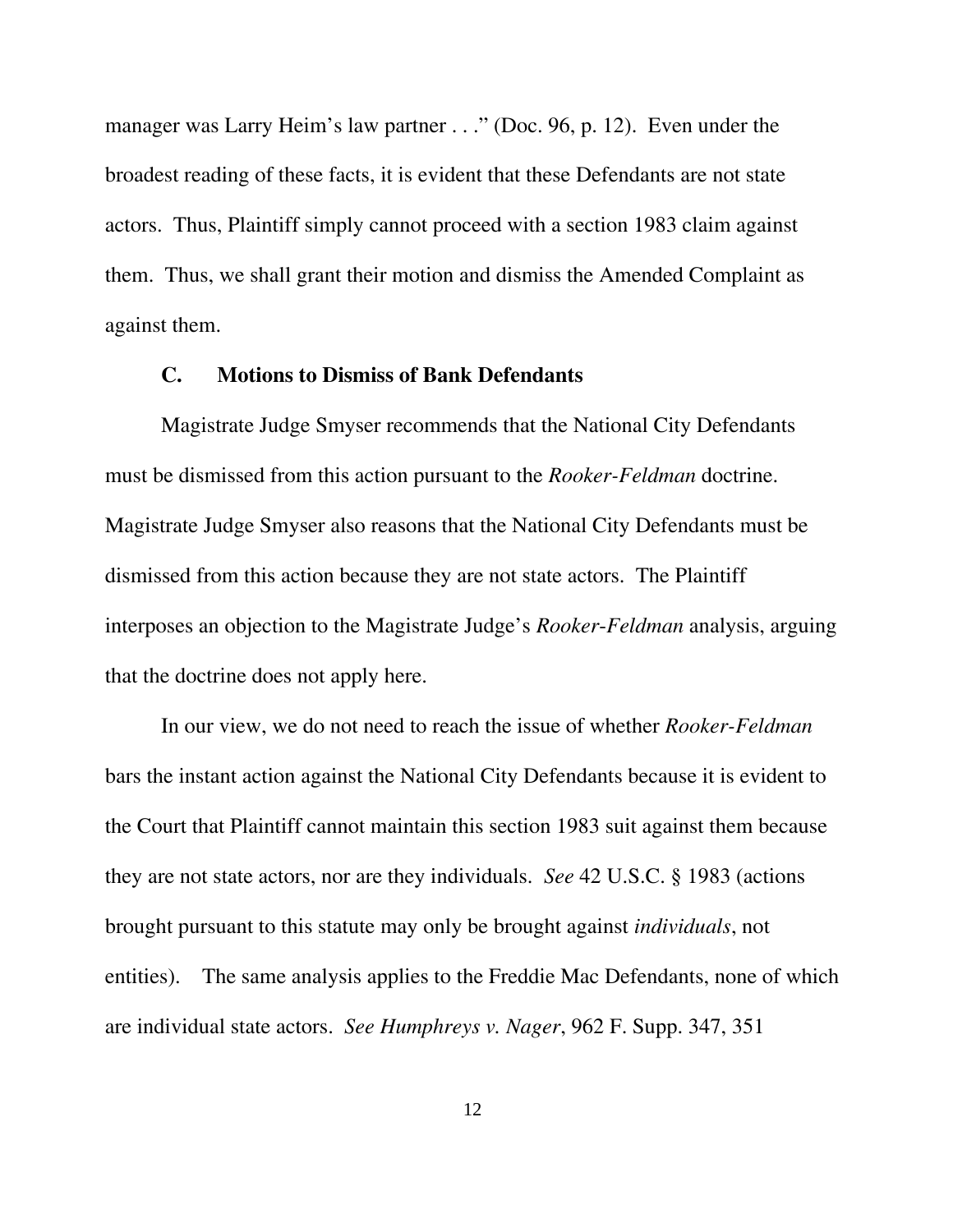(E.D.N.Y. 1997)("[p]rivate parties like Freddie Mac are generally not liable to suit under § 1983 as they are not state actors."). Accordingly, these Defendants' Motions to Dismiss shall be granted.

### **D. Leave to Amend**

"[I]f a complaint is subject to Rule 12(b)(6) dismissal, a district court must permit a curative amendment unless such an amendment would be inequitable or futile." *Phillips v. County of Allegheny*, 515 F.3d 224, 245 (3d Cir. 2008).

Based on all of the foregoing, and despite Plaintiff's proclamations to the contrary, we can envision no circumstances, based on the allegations set forth in the Amended Complaint, that would allow Plaintiff to state a civil rights action against any of the Defendants that are the subject of this R&R. This pleading runs directly afoul of both *Twombly* and *Iqbal*, in that Plaintiff attributes his personal legal setbacks, via both naked assertions and legal conclusions, to various non-state actors. Wishing and hoping that they were state actors, or torturing logic to deem them thus, is insufficient to save Plaintiff's claims. For the reasons set forth herein, those claims are well beyond salvaging. Accordingly, we find that leave to amend would be futile here, thus we shall not give Plaintiff leave to do so.

# **IV. CONCLUSION**